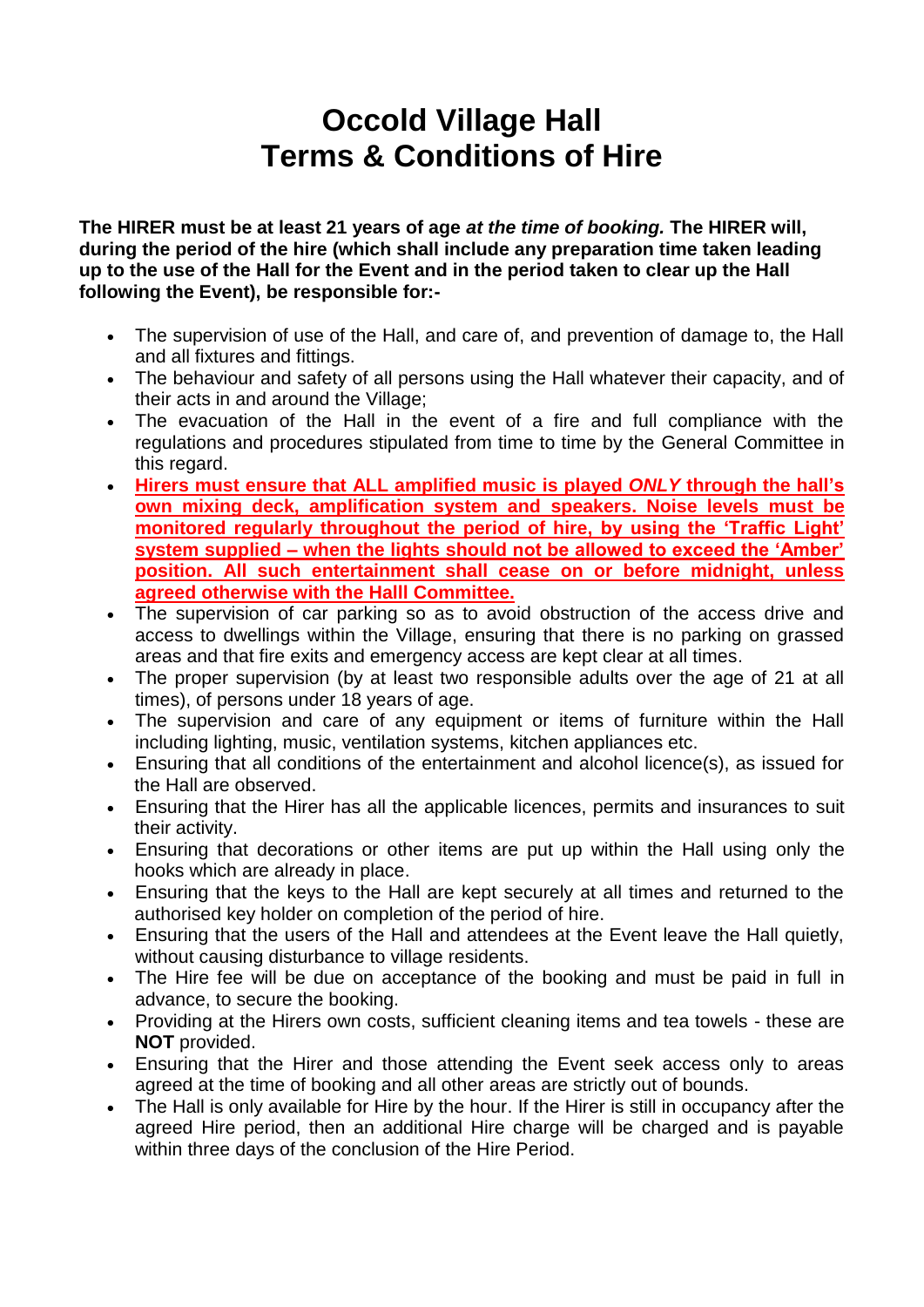# **The HIRER shall:**

- Be solely responsible for, and indemnify the Committee against, all liabilities, claims and expenses, including the cost of any repairs or works required, as a result of damage to the Hall, its contents or any other property or persons within the Village, which may arise or occur as a direct or indirect result of any activity integral to, or associated with the hire or event and, attendance by any persons at it**.**
- Ensure and be able to prove that, where an event involves adults working alongside and with children, that a valid Child Protection Policy is in place.
- **Acquaint themselves with the Hall Fire and Major Incident Plan, as displayed on the notice board in the foyer.**

# **The HIRER shall not:**

- Sub-hire the Hall.
- Allow the Hall to be used for any unlawful purpose or manner.
- Do anything or bring into the Hall, anything or any substance, which might endanger the Hall or any person therein.
- Allow the use of candles or naked lights (exception being on a celebration cake).
- Allow the use of chocolate fountain(s).
- Bring into the Hall, paints, spirits, or flammable materials / liquids.
- Use inflatables (e.g. bouncy castles etc.) inside the hall.
- Provide or attempt to sell illegal substances.
- Provide or give alcohol to persons under the age of 18.
- Permit anyone to 'Smoke' anywhere inside the Hall or on the Patio Area
- The use of drawing-pins, sticky tape or 'Blu-tac' for fitting anything to the walls, ceilings, doors or windows, **is not permitted at any time**.

#### **Deposit:**

For the majority of hire, the Committee hires out the Hall on a 'no deposit required' basis. However the Hirer *must be aware* of the following:-

There *may* be an inspection of the Hall both *during and after* the hire period. Any damage or breakages *must* be reported immediately at the end of the Hire period.

1) Any damage or work required to return the Hall or the equipment in the Hall or surrounding the Hall, to its pre-hire condition, will be charged to the Hirer. Furthermore the Committee reserves the right to pursue the Hirer for such monies and any costs, legal or otherwise, which will also be added to the cost of repairs, or actions required.

## **Booking form:**

- The prospective Hirer, is required to read and agree to these Terms & Conditions and submit an 'official' online booking form or email, (*and if applicable, the 'Licensing Agreement Form'),* prior to any booking.
- Upon the Committee's agreement to Hire the Hall for the required Hire period and the payment of the Hire fee in full has been received, then this will form a 'Contract of Hire' between both parties.
- The terms and conditions of the Hire of the Hall will become contractually binding and must be observed by both parties at all times.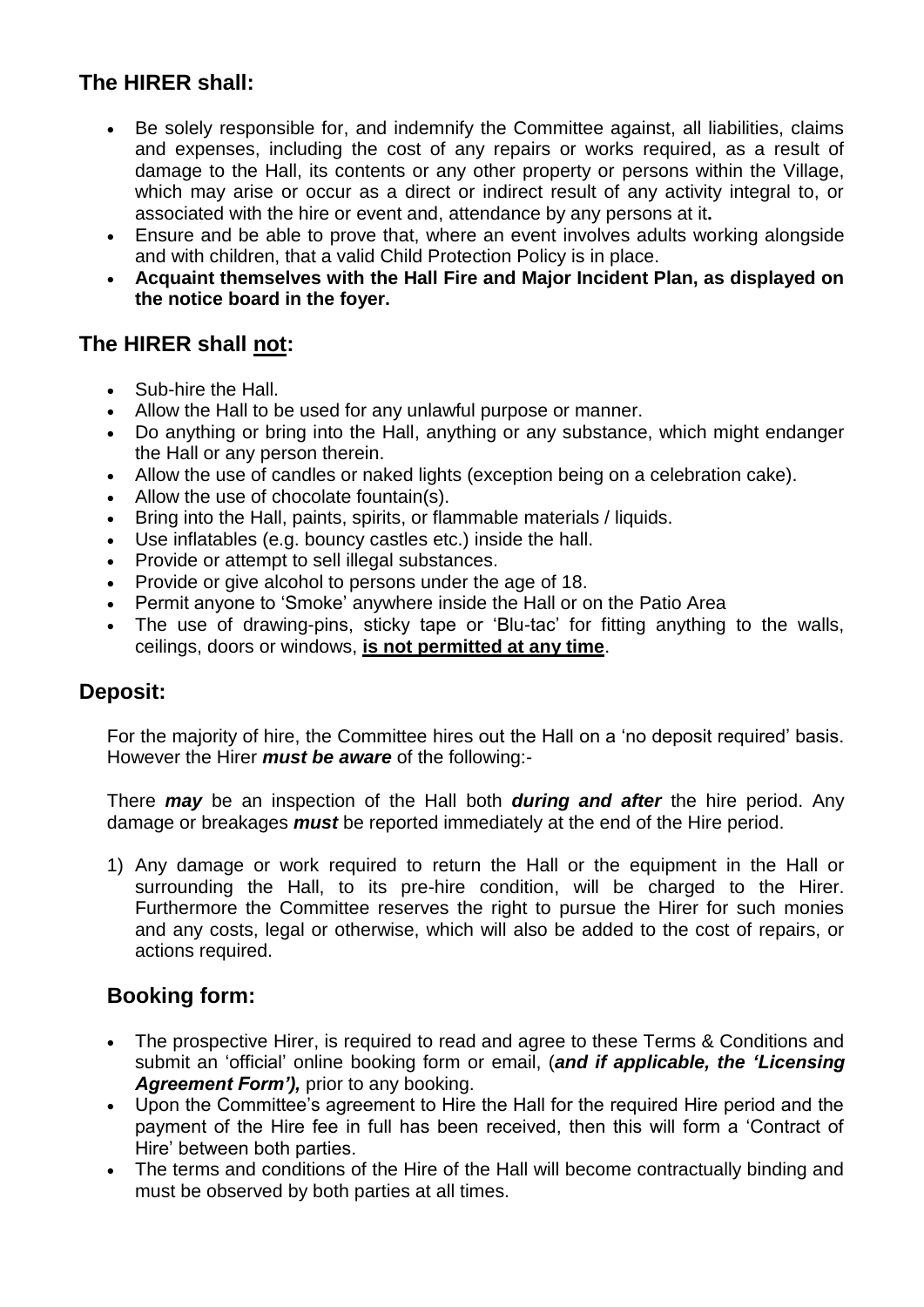- Upon confirmation of the Committee's acceptance of the Hirers booking, an invoice will be raised and sent to the Hirer, full payment must be made in advance, to secure the booking.
- No Booking will become contractual until the appropriate Hire fee has been paid in full and become cleared funds in the ORAC bank account.

# **Hall availability and access:**

- The Hirer may collect the keys to the Hall from the agreed collection point 15 Minutes before the Hire period starts – **this is to be agreed one week prior to the Hire period**.
- If the Hire is adioining an earlier Hire, then the Hirer may not enter the Hall until the previous Hirer has finished their Hire period.
- If required, the Hirer will be shown round the premises by a member of the Committee prior to the hire commencing.
- The Hirer will also be given details of who to contact in the event of any problem arising during the period of the hire.

# **At the end of the period of hire the HIRER shall be responsible for:**

- Leaving the Hall and surrounding areas in the condition in which it was found at the commencement of the hire.
- Replacing any furniture or other items temporarily removed from their usual position.
- Removing all food items and refuse and, disposing of it in the wheeled bins and glass banks provided.
- Ensuring that all lights, ventilation systems and taps are turned off.
- Closing all fire doors.
- Locking and securing the Hall (including the possible resetting of the security alarm system), unless otherwise instructed by the authorised representative of the **Committee**

## **Cancellation of Hire:**

 No refunds will be made except in exceptional circumstances, as considered from time to time by the Committee.